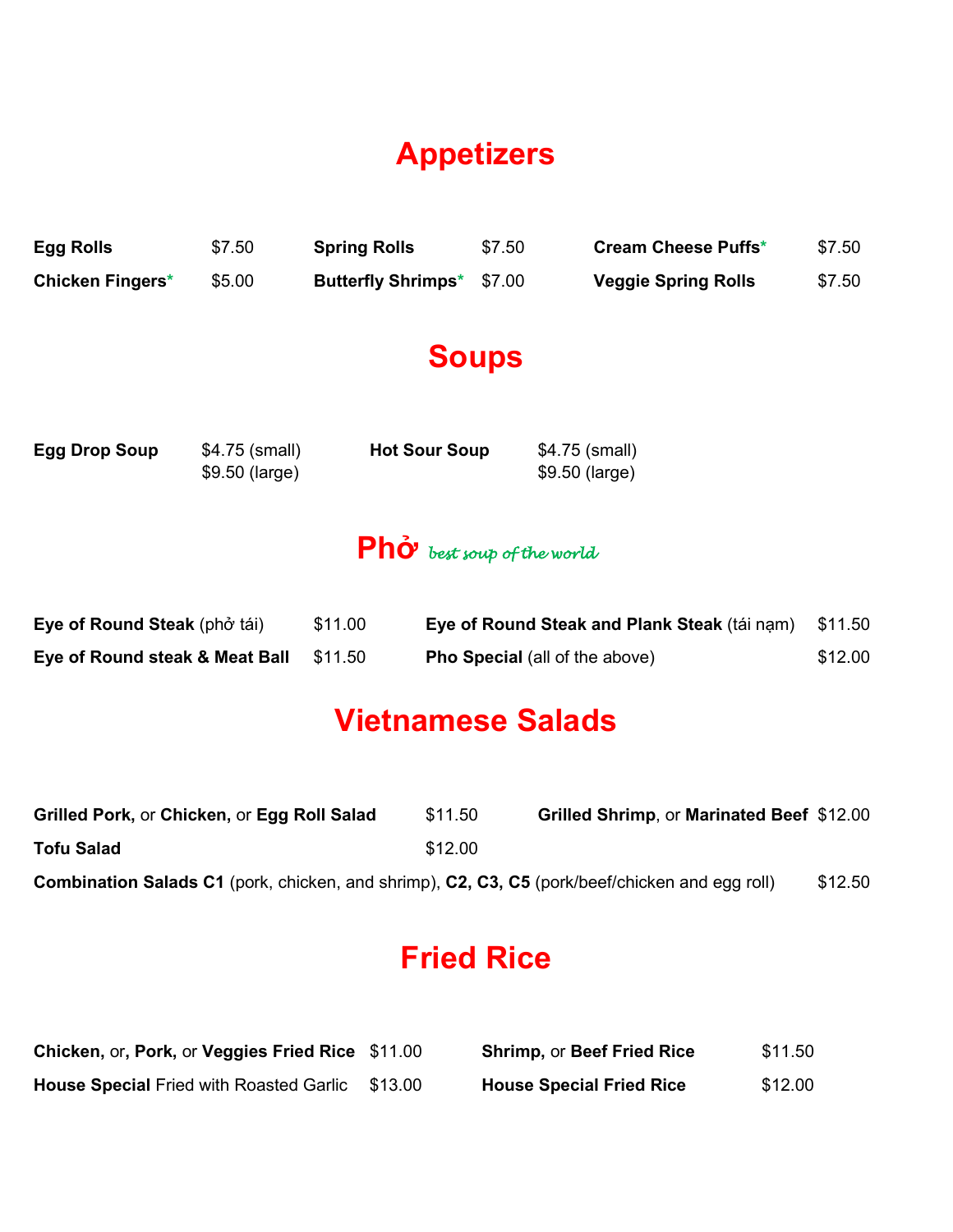#### **Chow Fun and Pad Thai Noodles**

| Beef or Chicken or Tofu Chow Fun | \$13.00 | <b>Sea Food Chow Fun</b> | \$14.00 |
|----------------------------------|---------|--------------------------|---------|
| Chicken Pad Thai ✔               | \$13.00 | Beef Pad Thai <b>J</b>   | \$13.50 |
| Shrimp Pad Thai ✔                | \$13.50 |                          |         |

#### **Singapore Noodles**

| <b>Classic Singapore</b> (pork and shrimp) | \$14.00 | Chicken, or Pork, or Vegetables \$13.00 |  |
|--------------------------------------------|---------|-----------------------------------------|--|
|--------------------------------------------|---------|-----------------------------------------|--|

#### **Soft Noodles**

| Chicken or Pork or Vegetable Lo Mein* | \$12.00 | Beef or Shrimp Lo Mein* | \$13.00 |
|---------------------------------------|---------|-------------------------|---------|
| House Special Lo Mein*                | \$13.00 |                         |         |

#### **Chow Mein (crispy) Noodles**

| Chicken or Pork or vegetable Noodle* | \$13.00 | Beef or Shrimp Noodle* | \$13.50 |
|--------------------------------------|---------|------------------------|---------|
| <b>House Special Noodle*</b>         | \$13.00 |                        |         |

# **Vegetarian Dishes**

| <b>Tofu with Shiitake Mushroom</b> | \$12.50 | Tofu Curry Mixed Vegetables      | \$13.50 |
|------------------------------------|---------|----------------------------------|---------|
| Tofu Pad Thai ✔                    | \$13.50 | <b>Mixed Vegetables Stir Fry</b> | \$11.00 |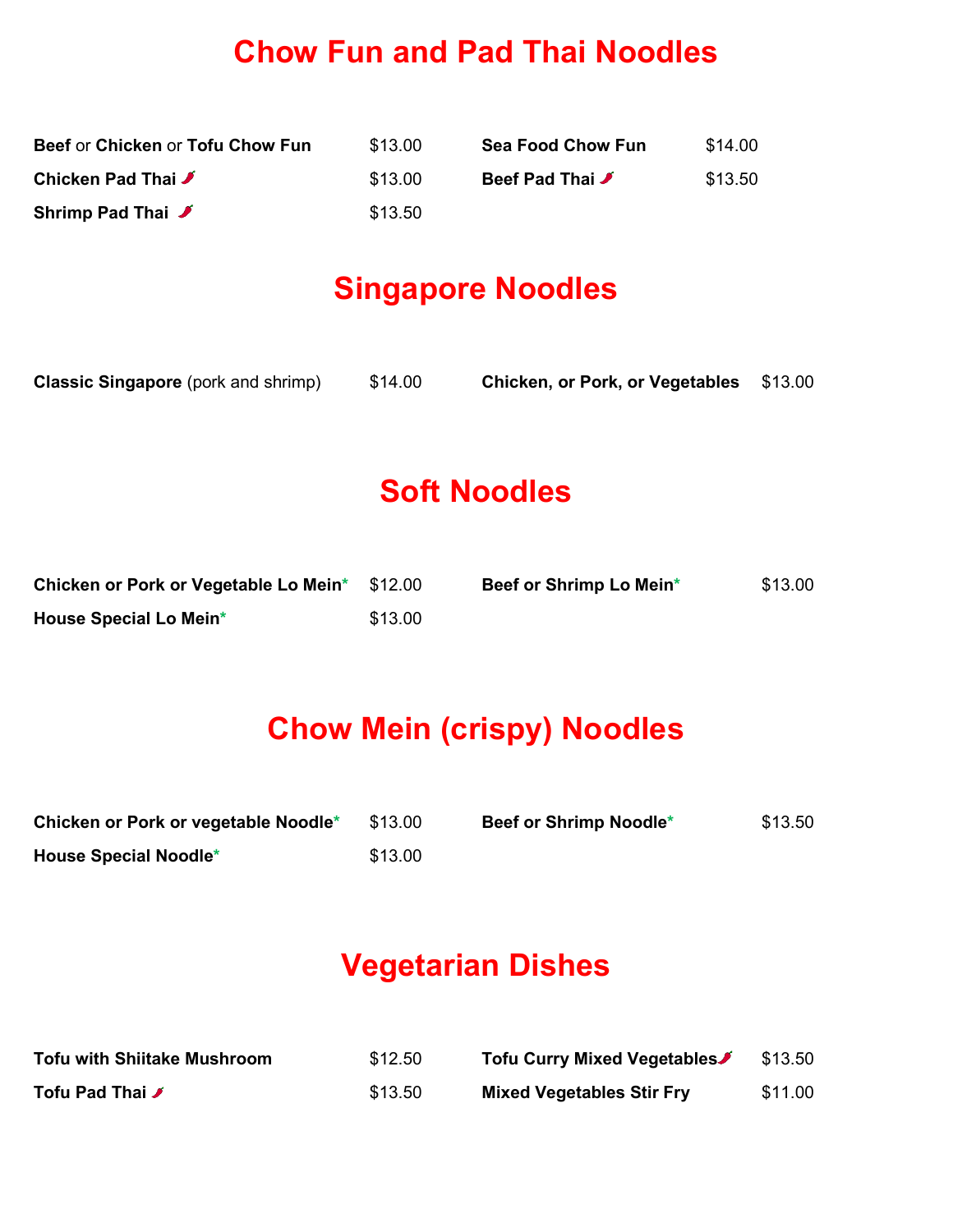#### **Beef Dishes**

| Beef with Green Pepper and Tomato | \$13.00 | <b>Beef Pineapple</b>                           | \$13.00 |
|-----------------------------------|---------|-------------------------------------------------|---------|
| <b>Beef Mixed Vegetables</b>      | \$13.00 | <b>Beef Broccoli</b>                            | \$13.00 |
| <b>Beef Pea Pod</b>               | \$14.00 | Mongolian Beef ✔                                | \$13.00 |
| Kung Pao Beef                     | \$13.00 | <b>Sauteed Beef with Fried Potatoes \$14.00</b> |         |
| <b>Beef with Thai Basil</b>       | \$14.00 |                                                 |         |

#### **Seafood Dishes**

| <b>Honey Walnut Shrimp*</b>          | \$15.00 | Seafood Medley                 | \$14.00 |
|--------------------------------------|---------|--------------------------------|---------|
| Sesame Shrimp*                       | \$13.00 | Sweet and Sour Shrimp*         | \$13.00 |
| Kung Pao Shrimp ♪                    | \$13.00 | <b>Shrimp Mixed Vegetables</b> | \$13.00 |
| <b>Scallop and Shrimp Vegetables</b> | \$13.50 | Curry Shrimp ✔                 | \$13.00 |
| Hot and Spicy Shrimp <b>≯</b>        | \$14.00 | Sole Fish Black Bean Sauce ✔   | \$14.00 |

# **Poultry and Pork Dishes**

| <b>Chicken Vegetables</b>        | \$12.00 | Sweet and Sour Chicken*           | \$12.00 |
|----------------------------------|---------|-----------------------------------|---------|
| Sesame Chicken*                  | \$12.00 | An Nam Chicken <sup>*</sup> ✔     | \$13.00 |
| <b>Chicken Shiitake Mushroom</b> | \$13.00 | Hot and Spicy Chicken <b>≯</b>    | \$14.00 |
| Chicken Thai Green Curry ✔       | \$13.00 | Curry Chicken ✔                   | \$13.00 |
| Kung Pao Chicken ✔               | \$12.00 | <b>Cashew Chicken</b>             | \$13.00 |
| Hawaiian Chicken*                | \$12.00 | <b>Pork with Mixed Vegetables</b> | \$12.00 |
| <b>Pork Thai Basil</b>           | \$13.00 |                                   |         |

| Sweet and Sour Chicken*           | \$12.00 |
|-----------------------------------|---------|
| An Nam Chicken* <b>৴</b>          | \$13.00 |
| Hot and Spicy Chicken <b></b>     | \$14.00 |
| Curry Chicken ✔                   | \$13.00 |
| <b>Cashew Chicken</b>             | \$13.00 |
| <b>Pork with Mixed Vegetables</b> | \$12.00 |
|                                   |         |